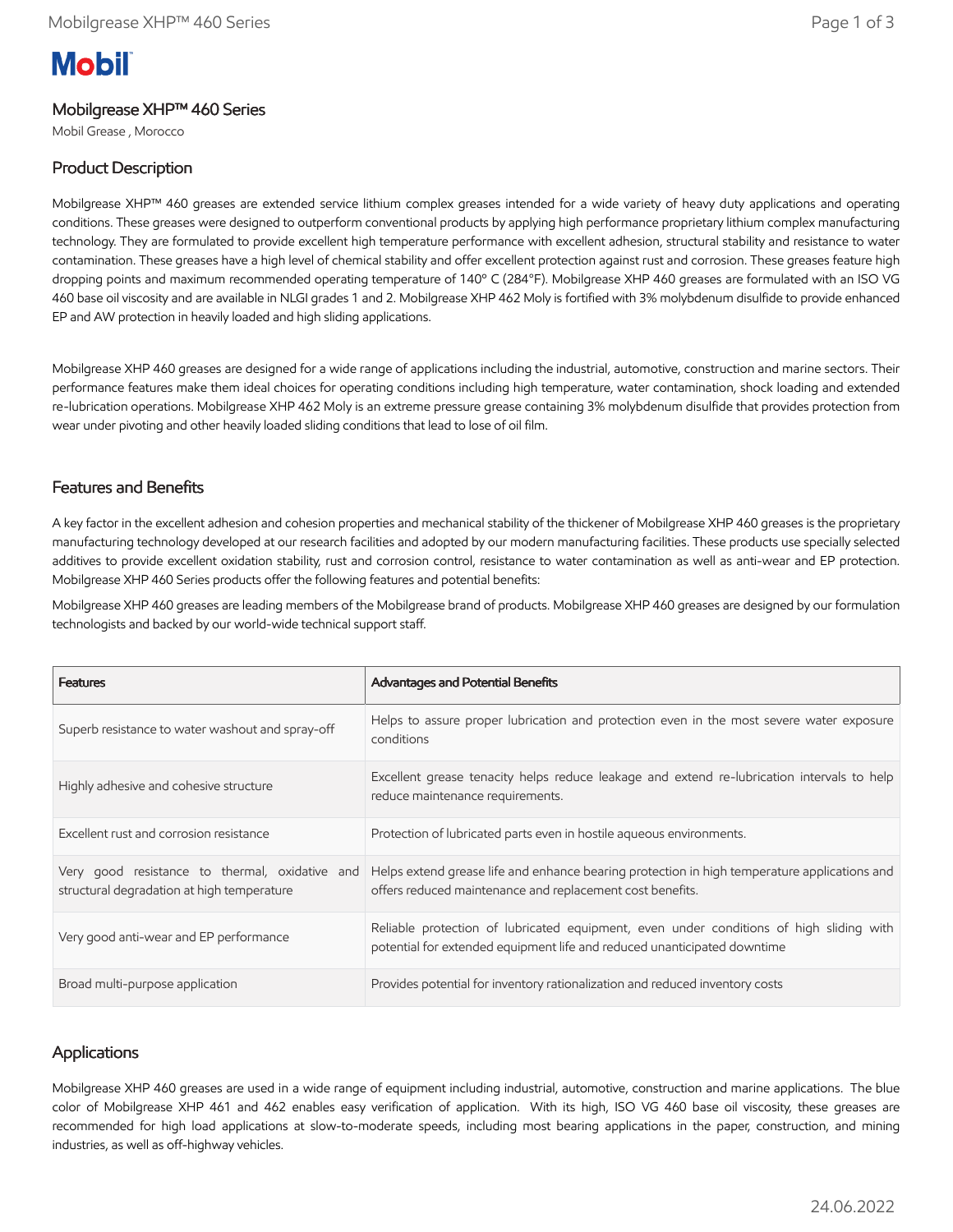Specific applications:

 • Mobilgrease XHP 461 is recommended by ExxonMobil for use in industrial and marine applications, chassis components and farm equipment. It provides excellent low temperature performance. It is satisfactory for low speed flexible gear-type couplings.

 • Mobilgrease XHP 462 Series is recommended for use in felt roll bearings, wet end bearings, and press section bearings. It is also a good multipurpose grease for general mill applications and industrial and marine applications, chassis components and farm equipment.

 • Mobilgrease XHP 462 Moly is fortified with 3% molybdenum disulfide and is particularly recommended by ExxonMobil for applications such as bucket pins and fifth wheels, where molybdenum disulphide provides an extra level of protection where sliding friction and oscillating motion can lead to rupturing of the oil film, resulting in metal to metal contact.

#### Specifications and Approvals

| This product meets or exceeds the requirements of: | Mobilgrease XHP 461 | Mobilgrease XHP 462 |
|----------------------------------------------------|---------------------|---------------------|
| DIN 51825:2004-06 - KP 1 N -20 L                   |                     |                     |
| DIN 51825:2004-06 - KP 2 N -20 L                   |                     |                     |

#### Properties and Specifications

| Property                                                           | Mobilgrease XHP 461 | Mobilgrease XHP 462 | Mobilgrease XHP 462 MOLY |
|--------------------------------------------------------------------|---------------------|---------------------|--------------------------|
| Grade                                                              | NLGI <sub>1</sub>   | NLGI <sub>2</sub>   | NLGI <sub>2</sub>        |
| Thickener Type                                                     | Lithium Complex     | Lithium Complex     | Lithium Complex          |
| Color, Visual                                                      | Dark blue           | Dark blue           | Gray-Black               |
| Copper Strip Corrosion, 24 h, 100 C, Rating, ASTM D4048            | 1A                  | 1A                  | 1A                       |
| Corrosion Preventive Properties, Rating, ASTM D1743                | Pass                | Pass                | Pass                     |
| Dropping Point, °C, ASTM D2265                                     | 270                 | 300                 | 300                      |
| Four-Ball Extreme Pressure Test, Weld Point, kgf, ASTM D2596       | 315                 | 315                 | 315                      |
| Four-Ball Wear Test, Scar Diameter, mm, ASTM D2266                 | 0.5                 | 0.5                 | 0.5                      |
| Molybdenum Disulfide Content, wt %, CALCULATED                     |                     |                     | 3                        |
| Oxidation Stability, Pressure Drop, 100 h, kPa, ASTM D942          | 13.8                | 13.8                |                          |
| Penetration, 60X, 0.1 mm, ASTM D217                                | 325                 | 280                 | 280                      |
| Roll Stability, Penetration Consistency Change, 0.1 mm, ASTM D1831 | $-5$                | $-5$                | $-5$                     |
| SKF Emcor Rust Test, Distilled Water, ASTM D6138                   | 0, 0                | 0, 0                | 0, 0                     |
| Timken OK Load, lb, ASTM D2509                                     | 50                  | 50                  | 50                       |
| Viscosity @ 100 C, Base Oil, mm2/s, ASTM D445                      | 30.8                | 30.8                | 30.8                     |
| Viscosity @ 40 C, Base Oil, mm2/s, ASTM D445                       | 460                 | 460                 | 460                      |
| Viscosity Index, ASTM D2270                                        | 96                  | 96                  | 96                       |